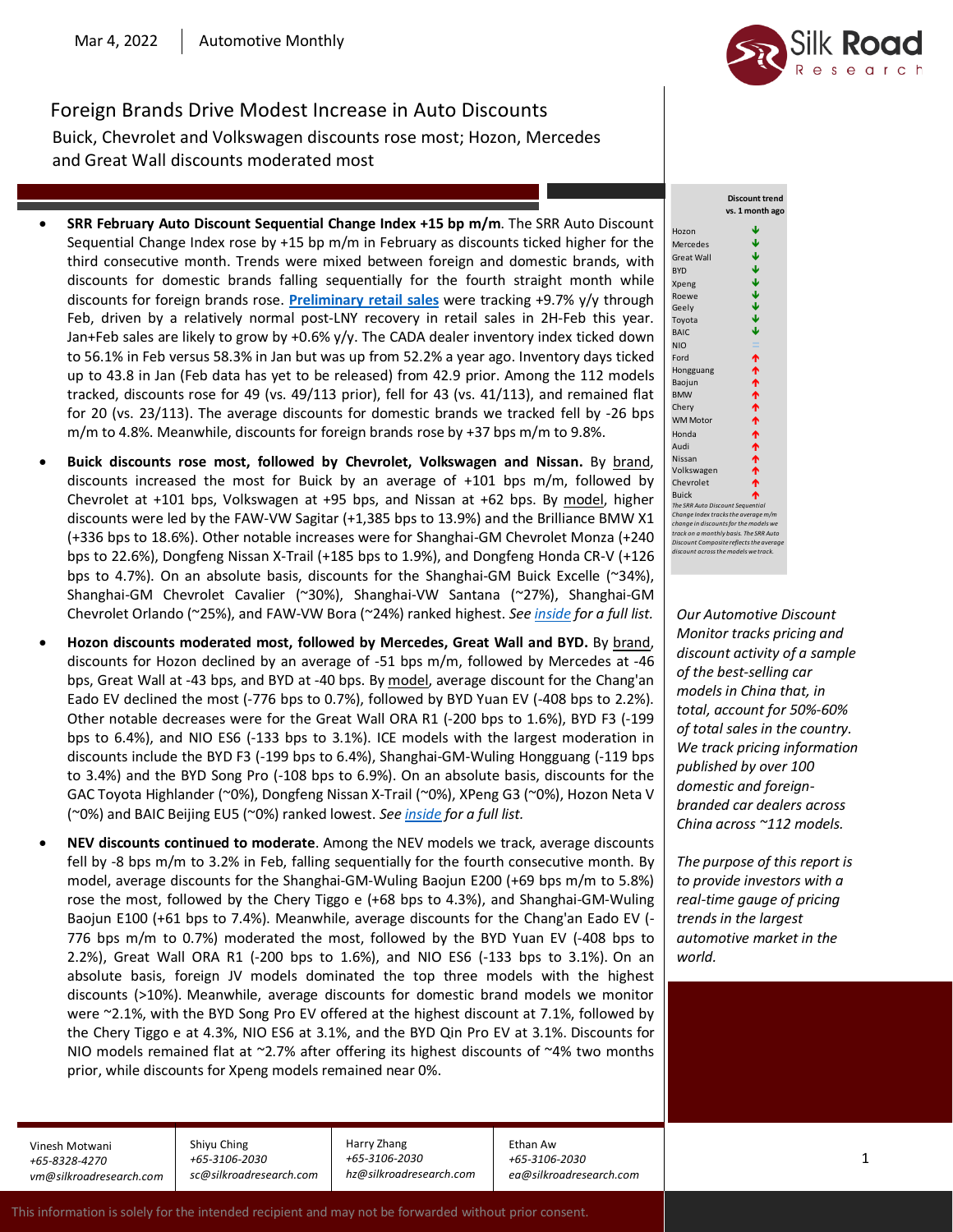## Mar 4, 2022 | Automotive Monthly



- **Discounts mixed across segments.** Average discounts for low-priced cars re-accelerated by +30% bps m/m to 9.9% in Feb, the highest among all categories. Average discounts for premium cars rose by +15 bps m/m to a six-month high of 5.6%. Meanwhile, average discounts for mid-priced cars and SUVs were relatively stable at 6.9% (-1 bp m/m) and 6.7% (+3 bps m/m), respectively. NEVs discounts continued to fall for a fourth consecutive month to an average of 3.2% (-8 bps m/m).
- **Discounting activity rose across all regions ex-South West.** Discounts in Feb rose most rapidly in the North East, East, and North West regions by +27 bps m/m, +23 bps m/m, and +19 bps m/m, respectively.



# **SRR Auto Discount Sequential Change Index**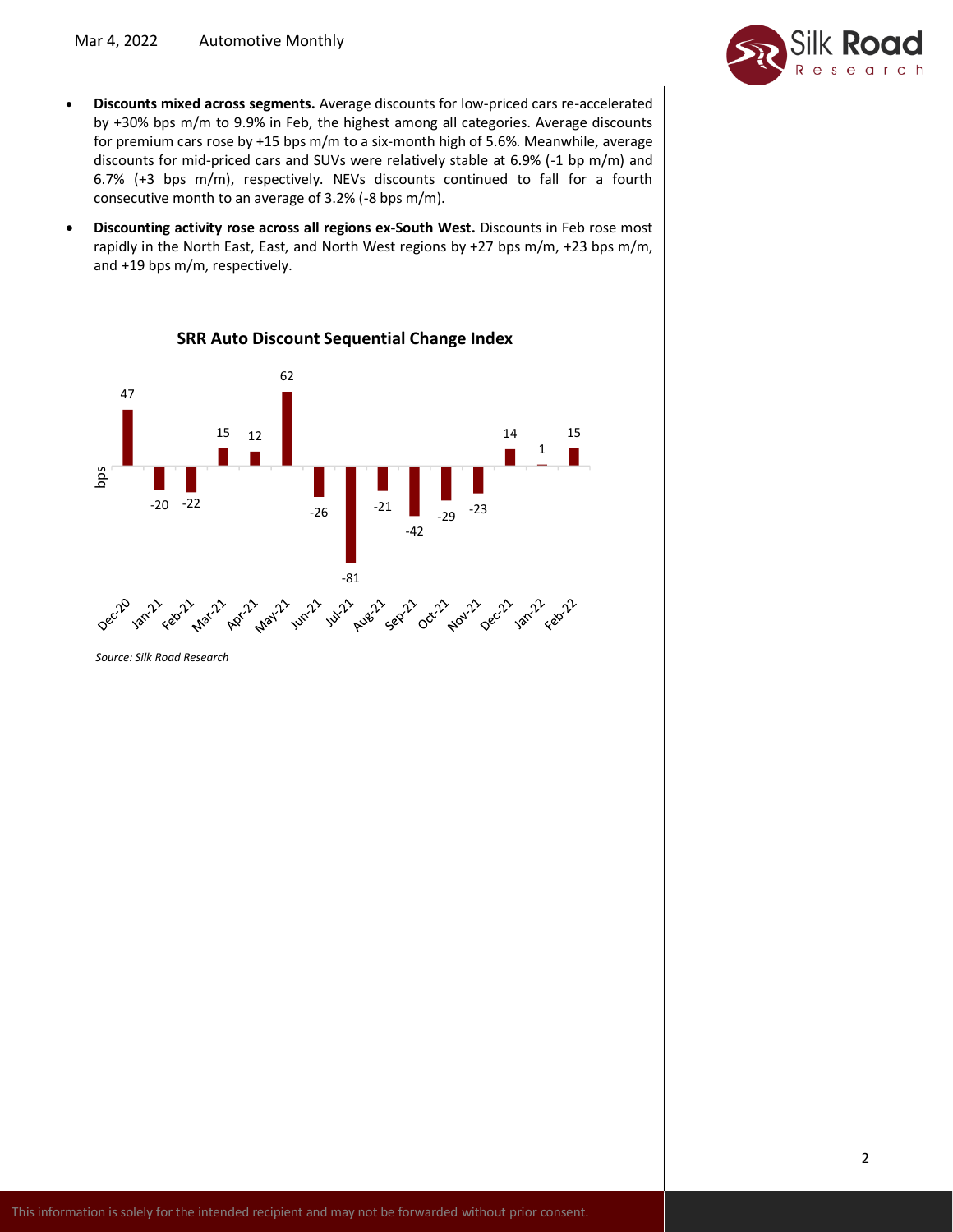Chart 1: Highest national discount vs. SRR discount composite



Chart 2: Average discount by segment



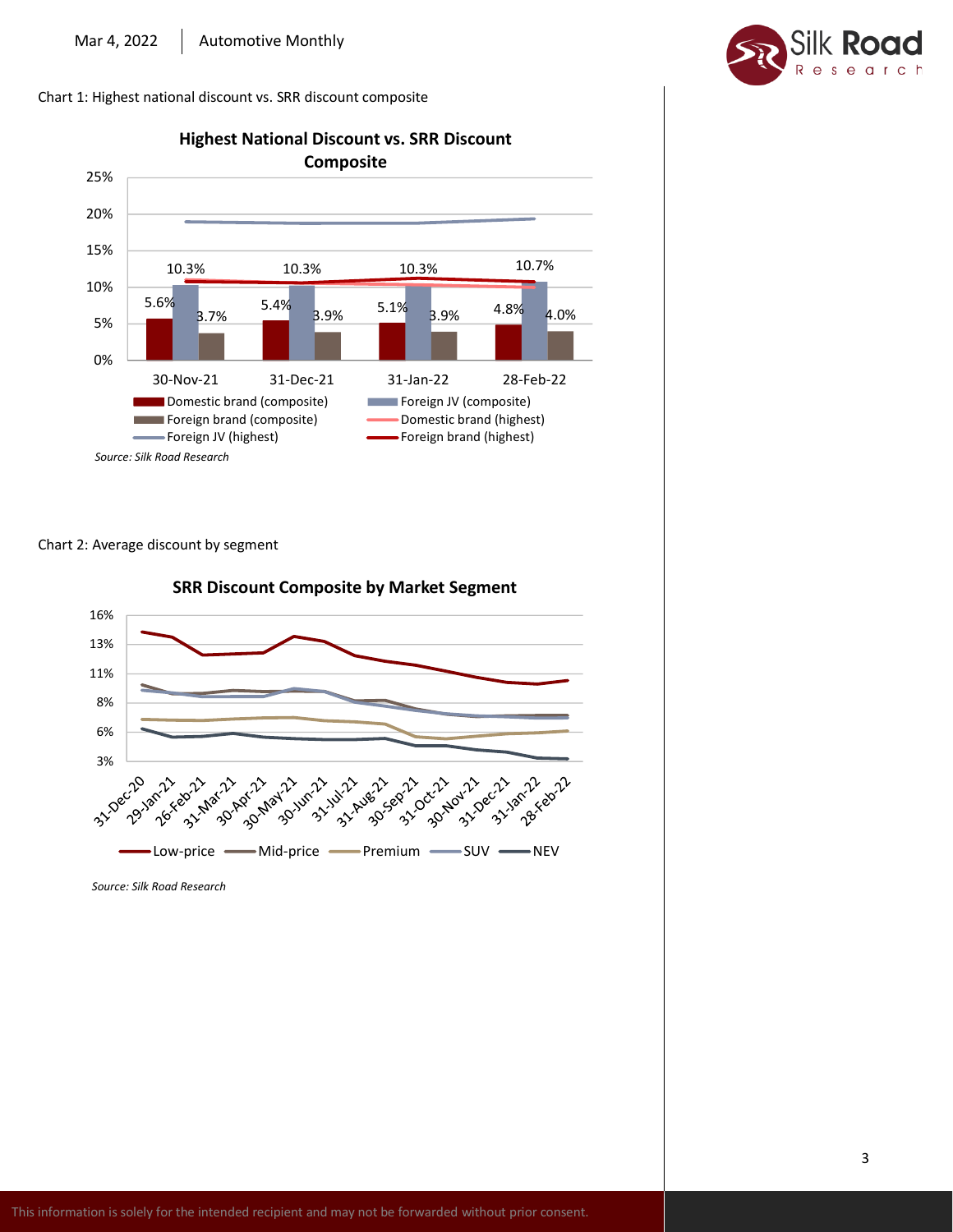

Chart 3: Discount activity by region







# **Discount Monitor - 4S Shops vs. Non-4S Dealers**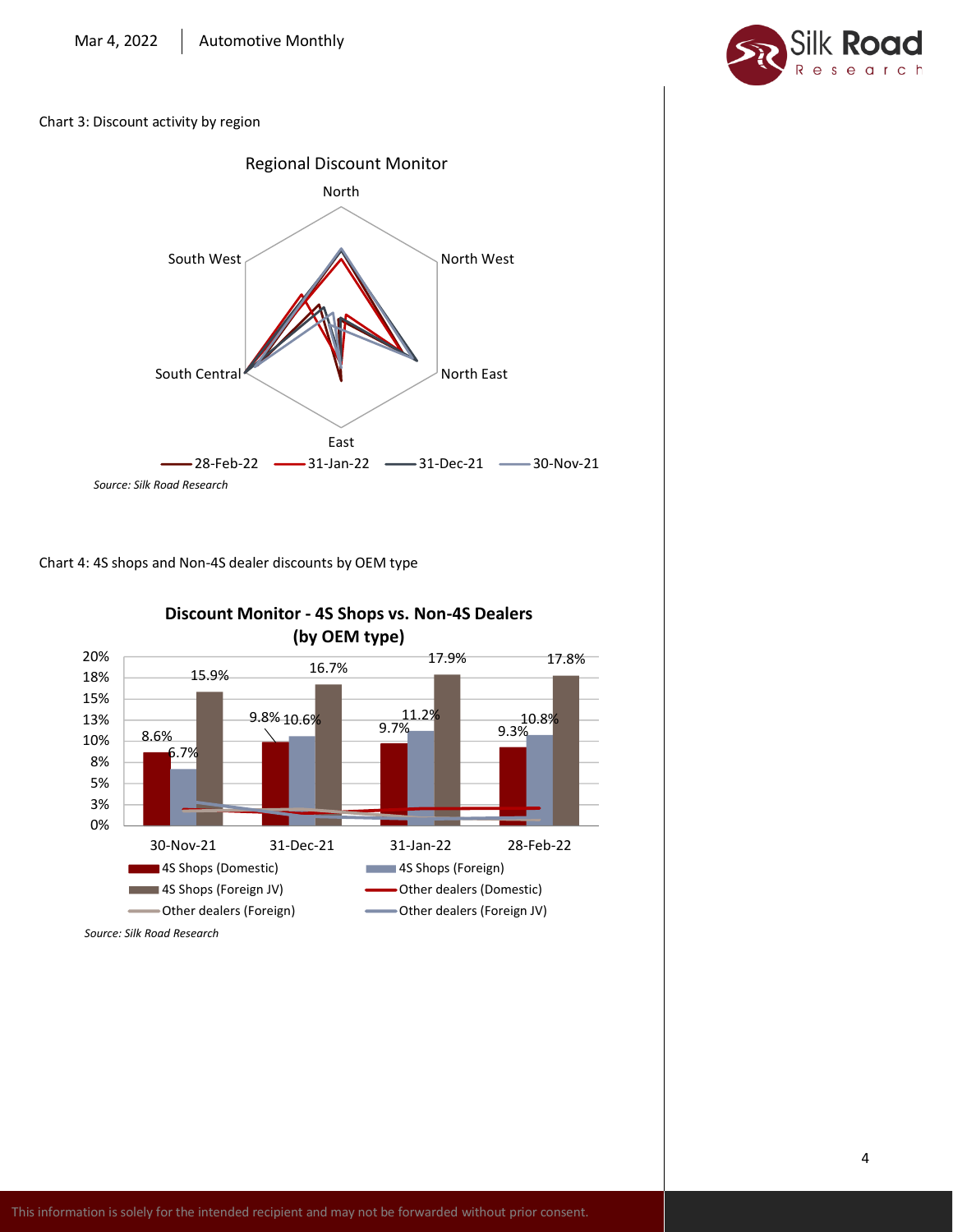#### Chart 5: CADA inventory trends







*Note change in category from "Imports" to "High-end Luxury and Imports"; BMW, Audi and Mercedes now included in "High-end Luxury and Imports" category, from "JV OEM" prior to April 2018.*

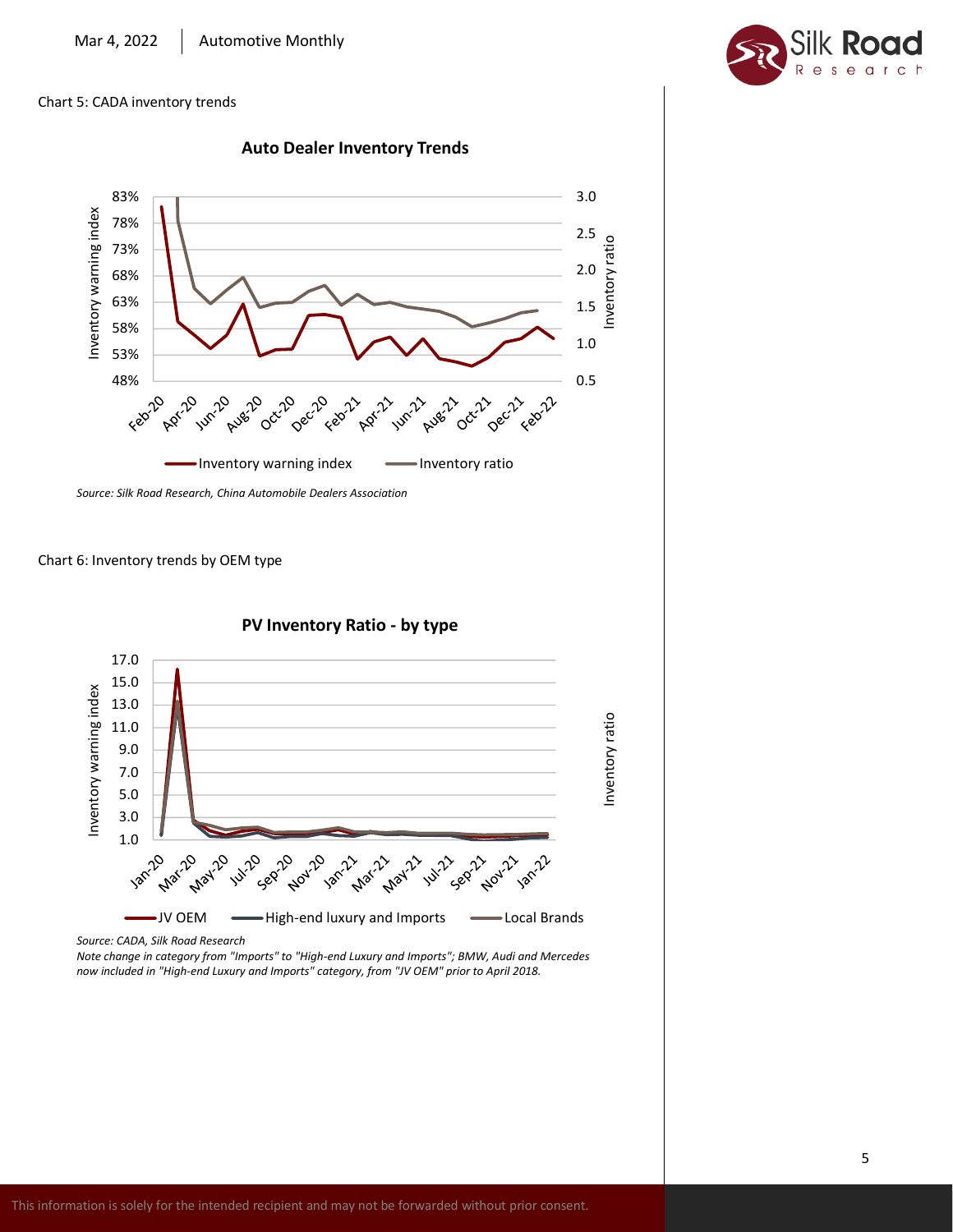

Foreign JV brands

# **FAW Volkswagen (Magotan)**



# **FAW Volkswagen (Audi A4L)**



**Chang'an Ford (Focus)**

*Source: Silk Road Research*

10.7% 11.2% 11.0% 11.0% 13.9% 19.5% 19.5% 19.5% 30-Nov-21 31-Dec-21 31-Jan-22 28-Feb-22 **SRR Composite Discount** Highest National discount





# **Brilliance BMW (5-series)**



*Source: Silk Road Research*

30.9% 30.5% 30.5% 30.3% 30-Nov-21 31-Dec-21 31-Jan-22 28-Feb-22 **SRR Composite Discount** -Highest National discount

35.0% 35.0% 35.0% 35.0%

**Shanghai GM (Chevrolet Cavalier)**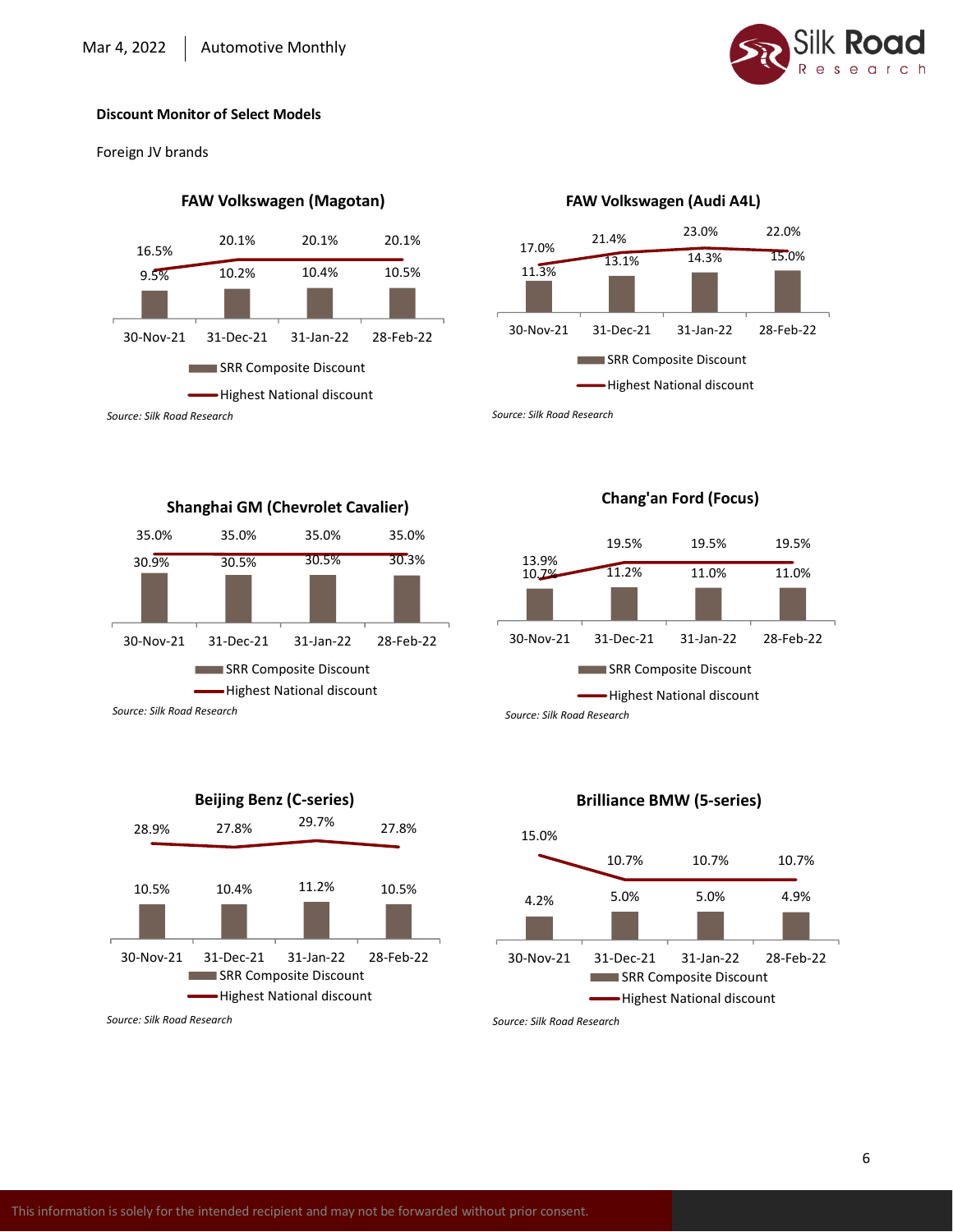

Foreign JV brands



*Source: Silk Road Research*

# **Dongfeng Motor (Nissan X-Trail)**

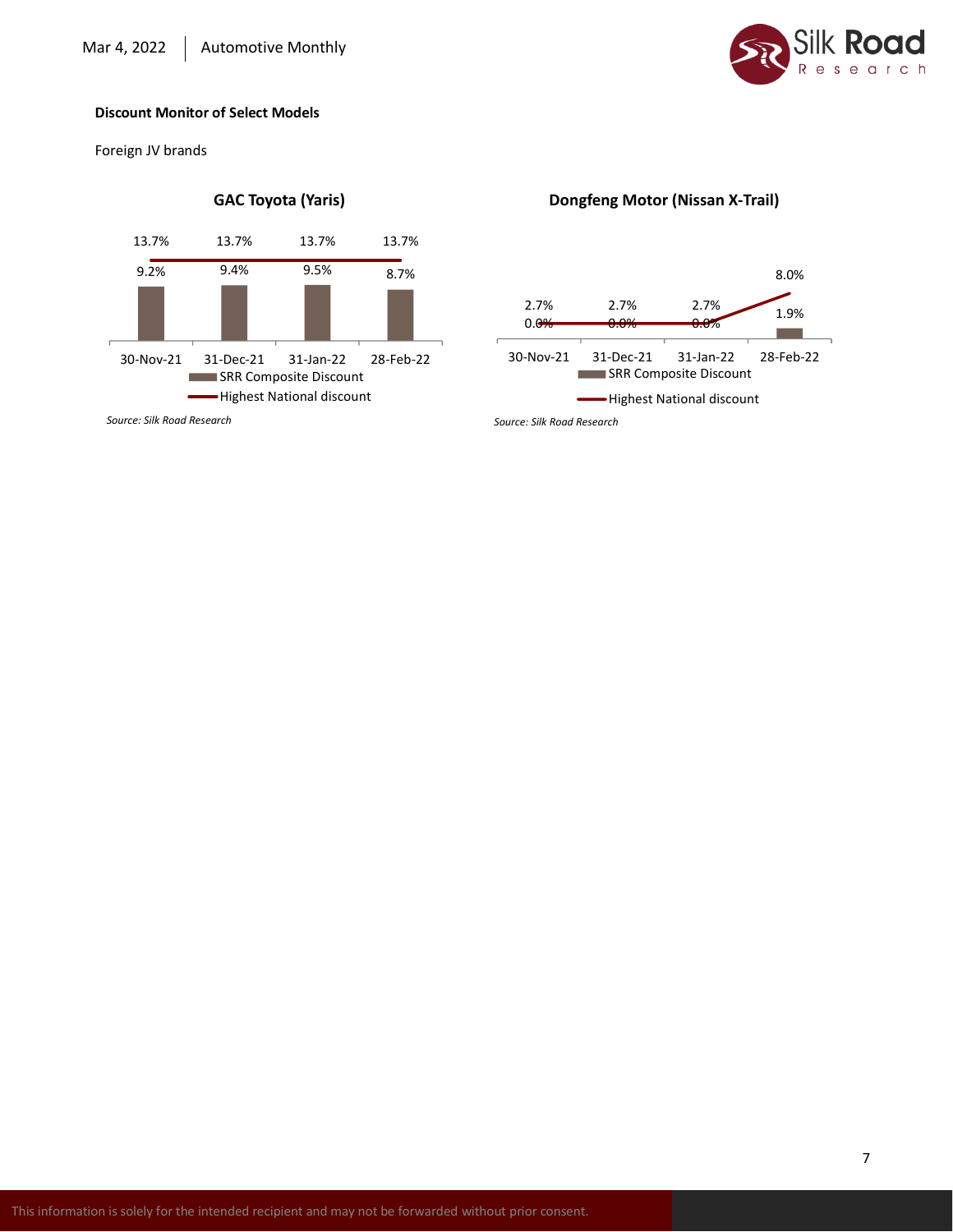

Foreign import brands

# **Volkswagen (Touareg) Import**



#### *Source: Silk Road Research*

# **BMW (7-series) Import**



*Source: Silk Road Research*

#### **Mercedes Benz (S-series) Import**



*Source: Silk Road Research*

# 12.3% 12.3% 12.3% 12.8% 20.0% 20.3% 20.3% 21.3% 30-Nov-21 31-Dec-21 31-Jan-22 28-Feb-22 **SRR Composite Discount** -Highest National discount

**Audi (A8) Import**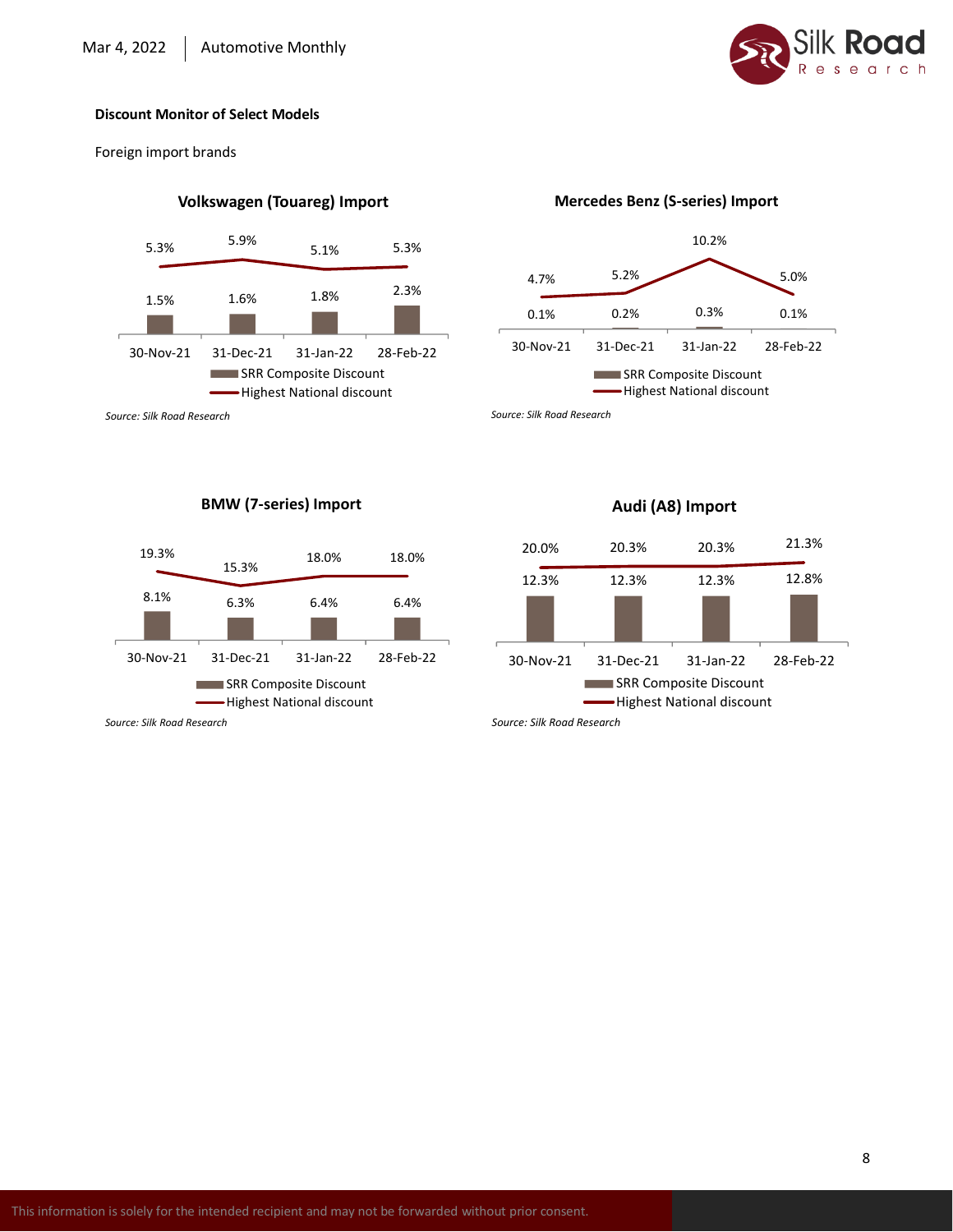

Domestic brands





*Source: Silk Road Research*



#### **Great Wall Motor (Haval H6)**



*Source: Silk Road Research*





*Source: Silk Road Research*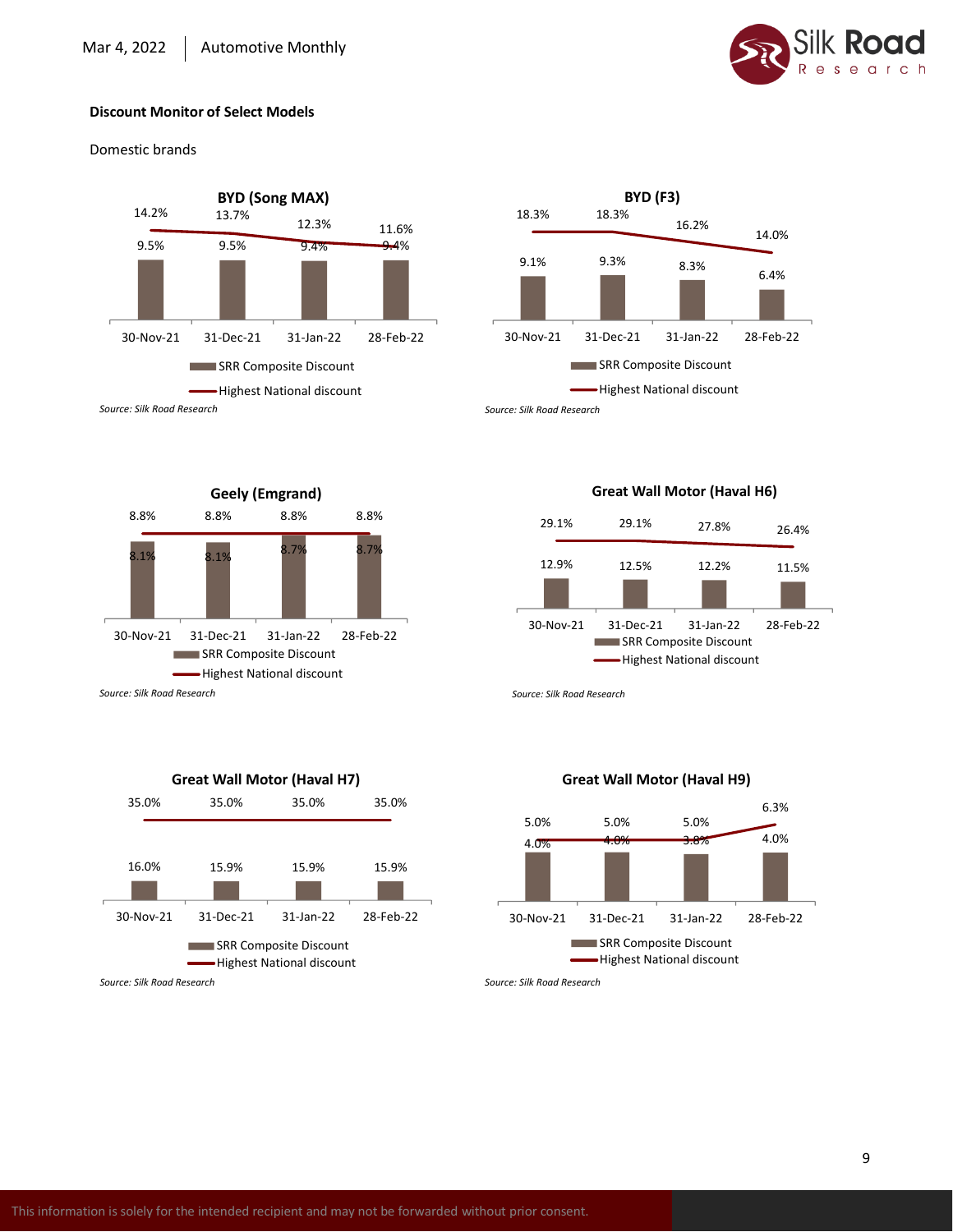

NEV models





*Source: Silk Road Research*



*Source: Silk Road Research*



# **BAIC (Beijing EU5)**

| 0.0%<br>$0.0\%$               | 0.0%<br>0.0% | 0.0%<br>0.0% | 0.0%<br>0.0% |  |  |  |  |
|-------------------------------|--------------|--------------|--------------|--|--|--|--|
| 30-Nov-21                     | 31-Dec-21    | 31-Jan-22    | 28-Feb-22    |  |  |  |  |
| <b>SRR Composite Discount</b> |              |              |              |  |  |  |  |
| -Highest National discount    |              |              |              |  |  |  |  |



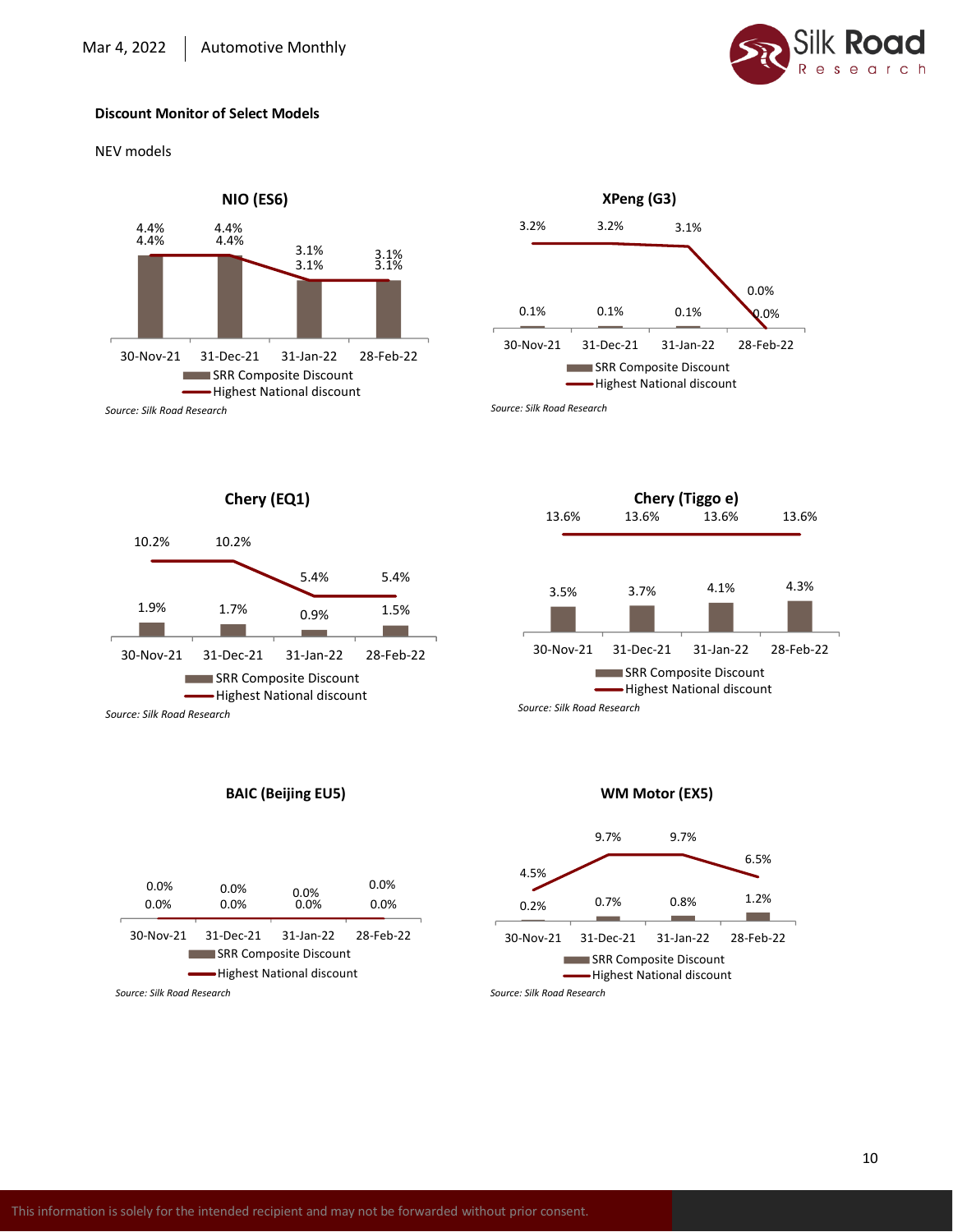# Silk Road

# **Ranking Based on Absolute Discount Average – by Model**

|                         | <b>MODEL</b>                                         |        | <b>MSRP</b>           | <b>SRR COMPOSITE</b><br><b>DISCOUNT</b> | $\Delta$ vs. PRIOR     | <b>HIGHEST NATIONAL</b><br><b>DISCOUNT</b> |
|-------------------------|------------------------------------------------------|--------|-----------------------|-----------------------------------------|------------------------|--------------------------------------------|
| $\mathbf 1$             | Shanghai-GM Buick Excelle                            | ¥      | 122,900               | 33.9%                                   | $(47)$ bps             | 35.0%                                      |
| $\overline{\mathbf{c}}$ | Shanghai-GM Chevrolet Cavalier                       | ¥      | 93,400                | 30.3%                                   | $(12)$ bps             | 35.0%                                      |
| 3                       | Shanghai-VW Santana                                  | ¥      | 93,850                | 27.4%                                   | $(15)$ bps             | 35.0%                                      |
| 4                       | Shanghai-GM Chevrolet Orlando                        | ¥      | 154,900               | 25.1%                                   | 76 bps                 | 35.0%                                      |
| 5<br>6                  | FAW-VW Bora<br>Shanghai-GM Chevrolet Monza           | ¥<br>¥ | 118,000<br>103,900    | 24.0%<br>22.6%                          | 1 bps<br>240 bps       | 34.8%<br>35.0%                             |
| 7                       | Shanghai-GM Buick Envision                           | ¥      | 199,900               | 21.7%                                   | 0 bps                  | 27.5%                                      |
| 8                       | Shanghai-VW Lavida                                   | ¥      | 141,233               | 19.9%                                   | 27 bps                 | 26.4%                                      |
| 9                       | Shanghai-VW Lamando                                  | ¥      | 163,400               | 19.6%                                   | (94) bps               | 23.3%                                      |
| 10                      | Shanghai VW Tharu                                    | ¥      | 177,300               | 19.3%                                   | 21 bps                 | 27.5%                                      |
| 11<br>12                | Shanghai-GM Buick Verano<br>Chang'an Ford New Mondeo | ¥<br>¥ | 141,400<br>209,800    | 19.0%<br>18.9%                          | 87 bps<br>$(7)$ bps    | 24.8%<br>26.2%                             |
| 13                      | Brilliance BMW X1                                    | ¥      | 306,800               | 18.6%                                   | 336 bps                | 28.6%                                      |
| 14                      | SAIC Roewe i6                                        | ¥      | 108,800               | 18.4%                                   | 0 bps                  | 18.4%                                      |
| 15                      | Chang'an Ford Escort                                 | ¥      | 97,300                | 17.1%                                   | 1 bps                  | 18.0%                                      |
| 16                      | Great Wall H7                                        | ¥<br>¥ | 157,500               | 15.9%                                   | $(4)$ bps              | 35.0%                                      |
| 17<br>18                | FAW-VW Audi A4L<br>Beijing Benz GLA                  | ¥      | 334,800<br>318,300    | 15.0%<br>14.9%                          | 67 bps<br>$(96)$ bps   | 22.0%<br>30.3%                             |
| 19                      | FAW-VW Audi Q5L                                      | ¥      | 423,500               | 14.3%                                   | 74 bps                 | 21.1%                                      |
| 20                      | FAW-VW Sagitar                                       | ¥      | 139,000               | 13.9%                                   | 1,385 bps              | 29.5%                                      |
| 21                      | Geely Yuanjing                                       | ¥      | 71,900                | 13.6%                                   | 22 bps                 | 16.0%                                      |
| 22<br>23                | Dongeng Nissan Qashqai<br>Audi A8                    | ¥      | 161,850<br>¥1,132,800 | 13.1%<br>12.8%                          | 2 bps                  | 14.8%<br>21.3%                             |
| 24                      | Dongfeng Honda XR-V                                  | ¥      | 145,900               | 11.9%                                   | 42 bps<br>40 bps       | 27.8%                                      |
| 25                      | Great Wall H6                                        | ¥      | 113,500               | 11.5%                                   | $(67)$ bps             | 26.4%                                      |
| 26                      | Chang'an Ford Focus                                  | ¥      | 143,800               | 11.0%                                   | 1 bps                  | 19.5%                                      |
| 27                      | FAW Toyota Corolla                                   | ¥      | 128,300               | 10.8%                                   | 41 bps                 | 21.8%                                      |
| 28<br>29                | GAC Toyota Levin<br>SAIC Roewe RX8                   | ¥<br>¥ | 126,800<br>188,800    | 10.8%<br>10.6%                          | 1 bps<br>0 bps         | 17.2%<br>10.6%                             |
| 30                      | Beijing Benz C-series                                | ¥      | 333,300               | 10.5%                                   | $(74)$ bps             | 27.8%                                      |
| 31                      | FAW-VW Magotan                                       | ¥      | 248,400               | 10.5%                                   | 3 bps                  | 20.1%                                      |
| 32                      | FAW-VW Audi A6L                                      | ¥      | 462,800               | 10.4%                                   | 34 bps                 | 18.1%                                      |
| 33                      | Shanghai-VW Tiguan L                                 | ¥      | 252,800               | 10.1%                                   | $(31)$ bps             | 15.8%                                      |
| 34<br>35                | Great Wall F7<br><b>BYD Song MAX</b>                 | ¥<br>¥ | 141,800<br>114,800    | 9.9%<br>9.4%                            | 15 bps<br>9 bps        | 14.8%<br>11.6%                             |
| 36                      | Shanghai-VW Polo                                     | ¥      | 94,900                | 9.1%                                    | 64 bps                 | 25.3%                                      |
| 37                      | GAC Toyota Yaris L                                   | ¥      | 94,800                | 8.7%                                    | (80) bps               | 13.7%                                      |
| 38                      | Geely Emgrand                                        | ¥      | 72,133                | 8.7%                                    | 0 bps                  | 8.8%                                       |
| 39<br>40                | <b>BYD Qin Pro</b>                                   | ¥<br>¥ | 89,800                | 8.2%                                    | 28 bps                 | 23.5%                                      |
| 41                      | Shanghai-VW New Passat<br>Geely Emgrand GL           | ¥      | 179,900<br>93,300     | 8.1%<br>7.8%                            | 41 bps<br>$(29)$ bps   | 16.7%<br>13.9%                             |
| 42                      | <b>BYD Song Pro</b>                                  | ¥      | 104,800               | 6.9%                                    | $(108)$ bps            | 16.7%                                      |
| 43                      | Volkswagen Variant                                   | ¥      | 293,800               | 6.8%                                    | 62 bps                 | 15.3%                                      |
| 44                      | Geely Binyue                                         | ¥      | 109,800               | 6.6%                                    | 0 bps                  | 7.1%                                       |
| 45<br>46                | <b>BMW 7-series</b><br>BYD F3                        | ¥      | ¥1,905,000<br>46,350  | 6.4%<br>6.4%                            | $(0)$ bps<br>(199) bps | 18.0%<br>14.0%                             |
| 47                      | Dongfeng Honda CIVIC                                 | ¥      | 142,900               | 6.1%                                    | 12 bps                 | 28.8%                                      |
| 48                      | <b>SAIC Roewe RX5</b>                                | ¥      | 125,300               | 6.0%                                    | 0 bps                  | 11.2%                                      |
| 49                      | Brilliance BMW X3                                    | ¥      | 414,800               | 5.9%                                    | 4 bps                  | 11.8%                                      |
| 50                      | Geely Boyue                                          | ¥      | 98,300                | 5.6%                                    | 34 bps                 | 17.0%                                      |
| 51<br>52                | Beijing Benz E-series<br>Audi Q7                     | ¥<br>¥ | 457,800<br>798,800    | 5.3%<br>5.1%                            | $(35)$ bps<br>34 bps   | 19.6%<br>16.5%                             |
| 53                      | Geely Yuanjing SUV                                   | ¥      | 94,900                | 5.1%                                    | $(31)$ bps             | 6.3%                                       |
| 54                      | Beijing Benz GLC                                     | ¥      | 492,800               | 5.0%                                    | $(38)$ bps             | 14.6%                                      |
| 55                      | <b>Brilliance BMW 5-series</b>                       | ¥      | 484,400               | 4.9%                                    | $(8)$ bps              | 10.7%                                      |
| 56<br>57                | SAIC Roewe i5<br>Dongfeng Honda CR-V                 | ¥<br>¥ | 83,900<br>222,800     | 4.8%<br>4.7%                            | 0 bps<br>126 bps       | 4.8%<br>16.5%                              |
| 58                      | Geely Yuanjing X3                                    | ¥      | 62,400                | 4.7%                                    | 0 <sub>bps</sub>       | 4.8%                                       |
| 59                      | FAW Toyota RAV4                                      | ¥      | 185,800               | 4.6%                                    | 16 bps                 | 9.1%                                       |
| 60                      | Shanghai-GM-Wuling Baojun 310                        | ¥      | 51,400                | 4.3%                                    | $(16)$ bps             | 11.7%                                      |
| 61                      | Great Wall H9                                        | ¥      | 239,800               | 4.0%                                    | 12 bps                 | 6.3%                                       |
| 62<br>63                | FAW-VW Golf<br>Shanghai-GM-Wuling Baojun 510         | ¥<br>¥ | 142,800<br>61,300     | 3.9%<br>3.8%                            | 35 bps<br>9 bps        | 13.9%<br>16.3%                             |
| 64                      | Dongfeng Nissan Sylphy                               | ¥      | 131,000               | 3.7%                                    | $(2)$ bps              | 4.6%                                       |
| 65                      | Shanghai-GM-Wuling Hongguang                         | ¥      | 46,425                | 3.4%                                    | $(119)$ bps            | 11.4%                                      |
| 66                      | Shanghai-GM-Wuling Baojun 530                        | ¥      | 90,300                | 3.3%                                    | 3 bps                  | 13.3%                                      |
| 67                      | FAW-VW Jetta VS5                                     | ¥      | 95,800                | 3.2%                                    | 114 bps                | 20.9%                                      |
| 68<br>69                | Shanghai-GM-Wuling Baojun 730<br>GAC Honda Accord    | ¥<br>¥ | 88,300<br>221,300     | 3.1%<br>3.1%                            | 1 bps<br>19 bps        | 11.3%<br>11.3%                             |
| 70                      | SAIC Roewe RX5 MAX                                   | ¥      | 144,300               | 2.8%                                    | $(53)$ bps             | 3.5%                                       |
| 71                      | <b>BMW 5-series</b>                                  | ¥      | 478,900               | 2.7%                                    | $(39)$ bps             | 10.7%                                      |
| 72                      | Volkswagen Touareg                                   | ¥      | 770,300               | 2.3%                                    | 49 bps                 | 5.3%                                       |
| 73                      | GAC Toyota Camry                                     | ¥      | 229,800               | 2.1%                                    | 6 bps                  | 4.4%                                       |
| 74<br>75                | Dongfeng Nissan X-Trail<br>Chang'an Ford Edge        | ¥<br>¥ | 186,900<br>289,800    | 1.9%<br>1.4%                            | 185 bps<br>0 bps       | 8.0%<br>1.7%                               |
| 76                      | BMW X5                                               | ¥      | 797,400               | 0.3%                                    | $(23)$ bps             | 2.3%                                       |
| 77                      | Mercedes Benz S AMG                                  |        | ¥2,288,800            | 0.2%                                    | 9 bps                  | 1.4%                                       |
| 78                      | Mercedes Benz S-series                               |        | ¥1,039,133            | 0.1%                                    | $(24)$ bps             | 5.0%                                       |
| 79<br>80                | Shanghai-GM Buick GL8<br>GAC Toyota Highlander       | ¥<br>¥ | 281,400               | 0.1%<br>0.0%                            | $(3)$ bps              | 1.4%<br>0.0%                               |
|                         |                                                      |        | 292,300               |                                         | 0 bps                  |                                            |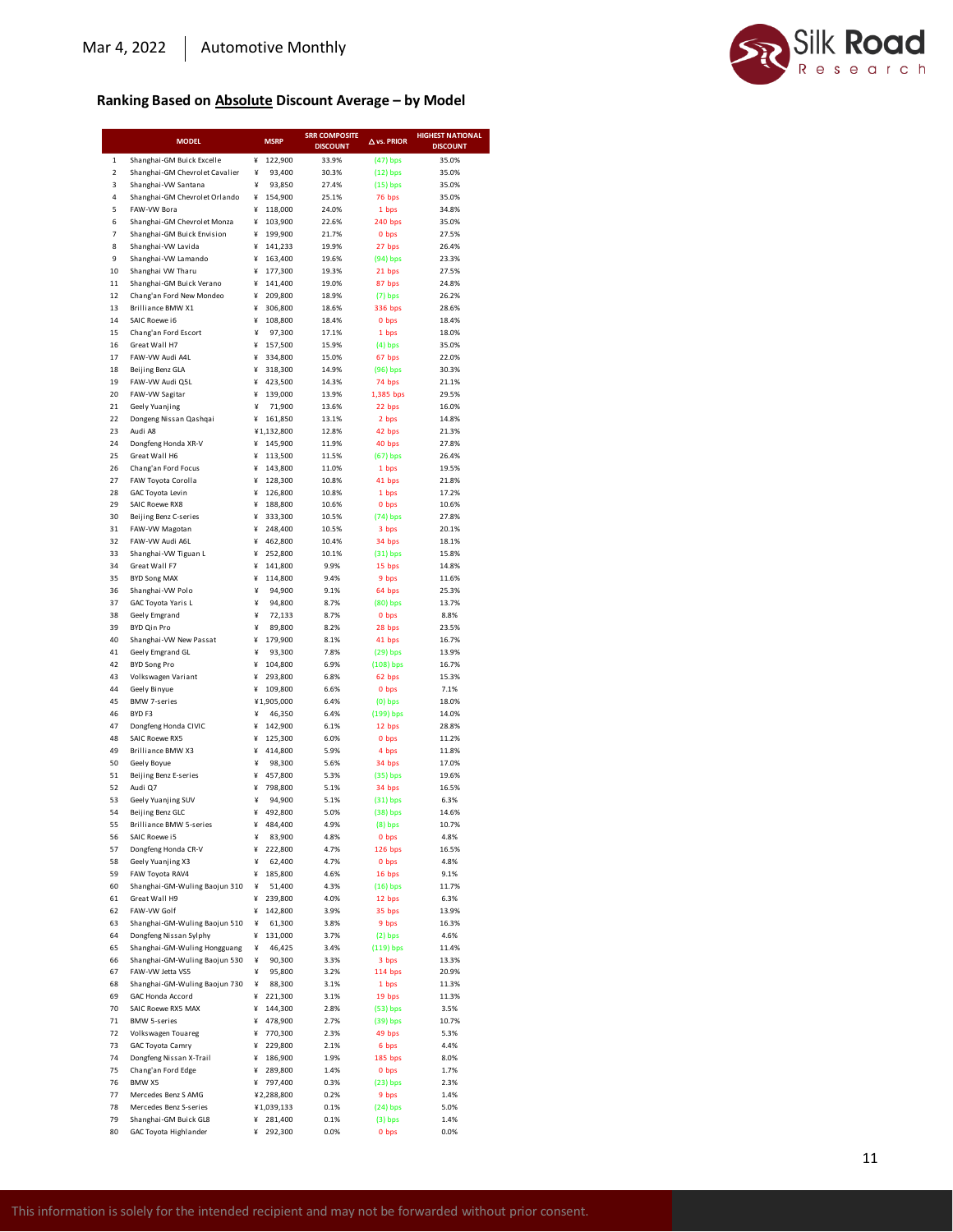

#### **Ranking Based on Change in Discount Average – by Model**

|                     | <b>MODEL</b>                                              | <b>MSRP</b>                  | <b>SRR COMPOSITE</b> | $\Delta$ vs. PRIOR       | <b>HIGHEST NATIONAL</b> |
|---------------------|-----------------------------------------------------------|------------------------------|----------------------|--------------------------|-------------------------|
|                     |                                                           |                              | <b>DISCOUNT</b>      |                          | <b>DISCOUNT</b>         |
| 1<br>$\mathbf 2$    | FAW-VW Sagitar<br>Brilliance BMW X1                       | ¥<br>139,000<br>¥<br>306,800 | 13.9%<br>18.6%       | 1,385 bps<br>336 bps     | 29.5%<br>28.6%          |
| 3                   | Shanghai-GM Chevrolet Monza                               | ¥<br>103,900                 | 22.6%                | 240 bps                  | 35.0%                   |
| 4                   | Dongfeng Nissan X-Trail                                   | ¥<br>186,900                 | 1.9%                 | 185 bps                  | 8.0%                    |
| 5                   | Dongfeng Honda CR-V                                       | ¥<br>222.800                 | 4.7%                 | $126$ bps                | 16.5%                   |
| 6                   | FAW-VW Jetta VS5                                          | ¥<br>95,800                  | 3.2%                 | 114 bps                  | 20.9%                   |
| $\overline{7}$<br>8 | Shanghai-GM Buick Verano<br>Shanghai-GM Chevrolet Orlando | 141,400<br>¥<br>¥<br>154,900 | 19.0%<br>25.1%       | 87 bps<br>76 bps         | 24.8%<br>35.0%          |
| 9                   | FAW-VW Audi Q5L                                           | ¥<br>423,500                 | 14.3%                | 74 bps                   | 21.1%                   |
| 10                  | FAW-VW Audi A4L                                           | ¥<br>334,800                 | 15.0%                | 67 bps                   | 22.0%                   |
| 11                  | Shanghai-VW Polo                                          | ¥<br>94,900                  | 9.1%                 | 64 bps                   | 25.3%                   |
| 12                  | Volkswagen Variant                                        | ¥<br>293,800                 | 6.8%                 | 62 bps                   | 15.3%                   |
| 13                  | Volkswagen Touareg                                        | 770.300<br>¥                 | 2.3%                 | 49 bps                   | 5.3%                    |
| 14<br>15            | Audi A8<br>FAW Toyota Corolla                             | ¥1,132,800<br>¥<br>128,300   | 12.8%<br>10.8%       | 42 bps<br>41 bps         | 21.3%<br>21.8%          |
| 16                  | Shanghai-VW New Passat                                    | 179,900<br>¥                 | 8.1%                 | 41 bps                   | 16.7%                   |
| 17                  | Dongfeng Honda XR-V                                       | ¥<br>145,900                 | 11.9%                | 40 bps                   | 27.8%                   |
| 18                  | FAW-VW Golf                                               | ¥<br>142,800                 | 3.9%                 | 35 bps                   | 13.9%                   |
| 19                  | Audi Q7                                                   | ¥<br>798,800                 | 5.1%                 | 34 bps                   | 16.5%                   |
| 20                  | Geely Boyue                                               | 98,300<br>¥<br>¥             | 5.6%                 | 34 bps                   | 17.0%                   |
| 21<br>22            | FAW-VW Audi A6L<br>BYD Qin Pro                            | 462,800<br>¥<br>89,800       | 10.4%<br>8.2%        | 34 bps<br>28 bps         | 18.1%<br>23.5%          |
| 23                  | Shanghai-VW Lavida                                        | 141,233<br>¥                 | 19.9%                | 27 bps                   | 26.4%                   |
| 24                  | Geely Yuanjing                                            | ¥<br>71,900                  | 13.6%                | 22 bps                   | 16.0%                   |
| 25                  | Shanghai VW Tharu                                         | ¥<br>177,300                 | 19.3%                | 21 bps                   | 27.5%                   |
| 26                  | GAC Honda Accord                                          | ¥<br>221,300                 | 3.1%                 | 19 bps                   | 11.3%                   |
| 27                  | FAW Toyota RAV4                                           | ¥<br>185,800                 | 4.6%                 | 16 bps                   | 9.1%                    |
| 28<br>29            | Great Wall F7<br>Great Wall H9                            | ¥<br>141.800<br>¥<br>239,800 | 9.9%<br>4.0%         | 15 bps<br>12 bps         | 14.8%<br>6.3%           |
| 30                  | Dongfeng Honda CIVIC                                      | 142,900<br>¥                 | 6.1%                 | 12 bps                   | 28.8%                   |
| 31                  | <b>BYD Song MAX</b>                                       | ¥<br>114,800                 | 9.4%                 | 9 bps                    | 11.6%                   |
| 32                  | Shanghai-GM-Wuling Baojun 510                             | ¥<br>61,300                  | 3.8%                 | 9 bps                    | 16.3%                   |
| 33                  | Mercedes Benz S AMG                                       | ¥2,288,800                   | 0.2%                 | 9 bps                    | 1.4%                    |
| 34                  | GAC Toyota Camry                                          | ¥<br>229,800                 | 2.1%                 | 6 bps                    | 4.4%                    |
| 35<br>36            | <b>Brilliance BMW X3</b><br>Shanghai-GM-Wuling Baojun 530 | ¥<br>414,800<br>¥<br>90,300  | 5.9%<br>3.3%         | 4 bps<br>3 bps           | 11.8%<br>13.3%          |
| 37                  | FAW-VW Magotan                                            | 248,400<br>¥                 | 10.5%                | 3 bps                    | 20.1%                   |
| 38                  | Dongeng Nissan Qashqai                                    | ¥<br>161,850                 | 13.1%                | 2 bps                    | 14.8%                   |
| 39                  | Chang'an Ford Escort                                      | ¥<br>97,300                  | 17.1%                | 1 bps                    | 18.0%                   |
| 40                  | FAW-VW Bora                                               | ¥<br>118,000                 | 24.0%                | 1 bps                    | 34.8%                   |
| 41<br>42            | Chang'an Ford Focus<br>Shanghai-GM-Wuling Baojun 730      | ¥<br>143,800<br>¥<br>88,300  | 11.0%<br>3.1%        | 1 bps                    | 19.5%<br>11.3%          |
| 43                  | GAC Toyota Levin                                          | ¥<br>126,800                 | 10.8%                | 1 bps<br>1 bps           | 17.2%                   |
| 44                  | Shanghai-GM Buick Envision                                | ¥<br>199,900                 | 21.7%                | 0 bps                    | 27.5%                   |
| 45                  | SAIC Roewe i6                                             | ¥<br>108,800                 | 18.4%                | 0 bps                    | 18.4%                   |
| 46                  | <b>SAIC Roewe RX8</b>                                     | ¥<br>188,800                 | 10.6%                | 0 bps                    | 10.6%                   |
| 47                  | Geely Emgrand                                             | ¥<br>72,133                  | 8.7%                 | 0 bps                    | 8.8%                    |
| 48<br>49            | Geely Binyue<br><b>SAIC Roewe RX5</b>                     | ¥<br>109,800<br>¥<br>125,300 | 6.6%<br>6.0%         | 0 bps<br>0 bps           | 7.1%<br>11.2%           |
| 50                  | SAIC Roewe i5                                             | ¥<br>83,900                  | 4.8%                 | 0 bps                    | 4.8%                    |
| 51                  | Geely Yuanjing X3                                         | ¥<br>62,400                  | 4.7%                 | 0 bps                    | 4.8%                    |
| 52                  | Chang'an Ford Edge                                        | ¥<br>289,800                 | 1.4%                 | 0 bps                    | 1.7%                    |
| 53                  | <b>GAC Toyota Highlander</b>                              | 292,300<br>¥                 | 0.0%                 | 0 bps                    | 0.0%                    |
| 54<br>55            | <b>BMW 7-series</b>                                       | ¥1,905,000<br>¥              | 6.4%<br>3.7%         | $(0)$ bps                | 18.0%<br>4.6%           |
| 56                  | Dongfeng Nissan Sylphy<br>Shanghai-GM Buick GL8           | 131,000<br>¥<br>281,400      | 0.1%                 | $(2)$ bps<br>$(3)$ bps   | 1.4%                    |
| 57                  | Great Wall H7                                             | ¥<br>157,500                 | 15.9%                | $(4)$ bps                | 35.0%                   |
| 58                  | Chang'an Ford New Mondeo                                  | ¥<br>209,800                 | 18.9%                | $(7)$ bps                | 26.2%                   |
| 59                  | Brilliance BMW 5-series                                   | ¥<br>484,400                 | 4.9%                 | $(8)$ bps                | 10.7%                   |
| 60                  | Shanghai-GM Chevrolet Cavalier                            | 93,400<br>¥                  | 30.3%                | $(12)$ bps               | 35.0%                   |
| 61<br>62            | Shanghai-VW Santana<br>Shanghai-GM-Wuling Baojun 310      | ¥<br>93,850<br>¥<br>51,400   | 27.4%<br>4.3%        | $(15)$ bps<br>$(16)$ bps | 35.0%<br>11.7%          |
| 63                  | BMW X5                                                    | ¥<br>797,400                 | 0.3%                 | $(23)$ bps               | 2.3%                    |
| 64                  | Mercedes Benz S-series                                    | ¥1,039,133                   | 0.1%                 | $(24)$ bps               | 5.0%                    |
| 65                  | Geely Emgrand GL                                          | ¥<br>93,300                  | 7.8%                 | $(29)$ bps               | 13.9%                   |
| 66                  | Shanghai-VW Tiguan L                                      | 252,800<br>¥                 | 10.1%                | $(31)$ bps               | 15.8%                   |
| 67                  | Geely Yuanjing SUV                                        | 94,900<br>¥                  | 5.1%                 | $(31)$ bps               | 6.3%                    |
| 68<br>69            | Beijing Benz E-series<br>Beijing Benz GLC                 | ¥ 457,800<br>492,800<br>¥    | 5.3%<br>5.0%         | $(35)$ bps<br>(38) bps   | 19.6%<br>14.6%          |
| 70                  | <b>BMW 5-series</b>                                       | ¥<br>478,900                 | 2.7%                 | $(39)$ bps               | 10.7%                   |
| 71                  | Shanghai-GM Buick Excelle                                 | ¥<br>122,900                 | 33.9%                | $(47)$ bps               | 35.0%                   |
| 72                  | SAIC Roewe RX5 MAX                                        | ¥<br>144,300                 | 2.8%                 | $(53)$ bps               | 3.5%                    |
| 73                  | Great Wall H6                                             | ¥<br>113,500                 | 11.5%                | $(67)$ bps               | 26.4%                   |
| 74                  | Beijing Benz C-series                                     | ¥<br>333,300<br>¥            | 10.5%                | $(74)$ bps               | 27.8%                   |
| 75<br>76            | GAC Toyota Yaris L<br>Shanghai-VW Lamando                 | 94,800<br>163,400<br>¥       | 8.7%<br>19.6%        | (80) bps<br>$(94)$ bps   | 13.7%<br>23.3%          |
| 77                  | Beijing Benz GLA                                          | ¥<br>318,300                 | 14.9%                | $(96)$ bps               | 30.3%                   |
| 78                  | <b>BYD Song Pro</b>                                       | ¥<br>104,800                 | 6.9%                 | (108) bps                | 16.7%                   |
| 79                  | Shanghai-GM-Wuling Hongguang                              | ¥<br>46,425                  | 3.4%                 | $(119)$ bps              | 11.4%                   |
| 80                  | BYD F3                                                    | ¥<br>46,350                  | 6.4%                 | (199) bps                | 14.0%                   |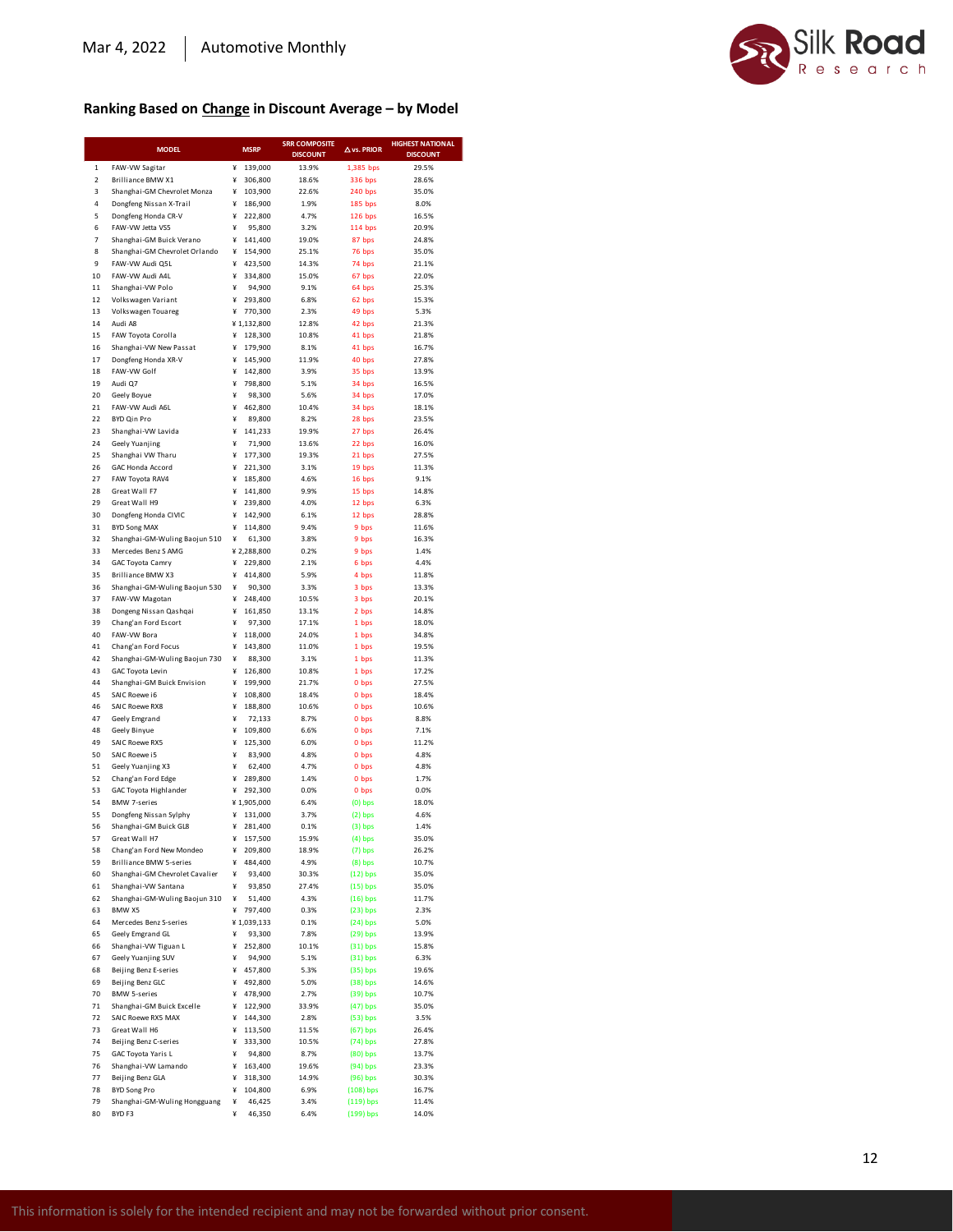

#### **Ranking Based on Absolute Discount Average – by NEV Model**

|                | <b>NEV MODEL</b>               |   | <b>MSRP</b> | <b>SRR COMPOSITE</b><br><b>DISCOUNT</b> | $\Delta$ vs. PRIOR | <b>HIGHEST NATIONAL</b><br><b>DISCOUNT</b> |
|----------------|--------------------------------|---|-------------|-----------------------------------------|--------------------|--------------------------------------------|
| $\mathbf{1}$   | GAC Toyota Levin E+            | ¥ | 211,300     | 13.7%                                   | $(9)$ bps          | 23.7%                                      |
| $\overline{2}$ | Shanghai VW Passat PHEV        | ¥ | 248,900     | 11.8%                                   | $(15)$ bps         | 22.5%                                      |
| 3              | Shanghai VW Tiguan L PHEV      | ¥ | 270,800     | 11.1%                                   | $(13)$ bps         | 21.0%                                      |
| 4              | Shanghai-GM-Wuling Baojun E100 | ¥ | 52,300      | 7.4%                                    | 61 bps             | 22.0%                                      |
| 5              | BYD Song Pro EV                | ¥ | 199,800     | 7.1%                                    | $(118)$ bps        | 17.5%                                      |
| 6              | Brilliance BMW 5 Series PHEV   | ¥ | 518,400     | 6.0%                                    | 42 bps             | 13.0%                                      |
| $\overline{7}$ | Shanghai-GM-Wuling Baojun E200 | ¥ | 59,800      | 5.8%                                    | 69 bps             | 16.7%                                      |
| 8              | Chery Tiggo e                  | ¥ | 117,800     | 4.3%                                    | 68 bps             | 13.6%                                      |
| 9              | Volkswagen Touareg Hybrid      | ¥ | 679,800     | 3.7%                                    | 38 bps             | 11.8%                                      |
| 10             | NIO ES6                        | ¥ | 387,000     | 3.1%                                    | $(133)$ bps        | 3.1%                                       |
| 11             | <b>BYD Qin Pro EV</b>          | ¥ | 169,900     | 3.1%                                    | $(36)$ bps         | 19.7%                                      |
| 12             | NIO EC6                        | ¥ | 417,000     | 2.9%                                    | $(124)$ bps        | 2.9%                                       |
| 13             | <b>BYD Qin EV</b>              | ¥ | 149,850     | 2.8%                                    | $(66)$ bps         | 13.5%                                      |
| 14             | <b>GAC Aion S</b>              | ¥ | 176,300     | 2.8%                                    | $(111)$ bps        | 17.0%                                      |
| 15             | BYD <sub>E2</sub>              | ¥ | 104,800     | 2.6%                                    | 38 bps             | 14.3%                                      |
| 16             | <b>BYD Yuan EV</b>             | ¥ | 119,850     | 2.2%                                    | $(408)$ bps        | 17.9%                                      |
| 17             | NIO ES8                        | ¥ | 542,000     | 2.2%                                    | $(95)$ bps         | 2.2%                                       |
| 18             | Geely Geometry A               | ¥ | 133,700     | 1.9%                                    | 37 bps             | 10.4%                                      |
| 19             | <b>SAIC Roewe eRX5</b>         | ¥ | 160,800     | 1.6%                                    | $(10)$ bps         | 1.9%                                       |
| 20             | Great Wall ORA R1              | ¥ | 77,300      | 1.6%                                    | $(200)$ bps        | 7.8%                                       |
| 21             | Chery EQ1                      | ¥ | 73,400      | 1.5%                                    | $(17)$ bps         | 5.4%                                       |
| 22             | WM EX5                         | ¥ | 154,800     | 1.2%                                    | 53 bps             | 6.5%                                       |
| 23             | <b>SAIC Roewe Ei5</b>          | ¥ | 145,800     | 0.9%                                    | 1 bps              | 8.9%                                       |
| 24             | Chang'an Eado EV               | ¥ | 149,900     | 0.7%                                    | (776) bps          | 13.3%                                      |
| 25             | <b>BAIC Beijing EX7</b>        | ¥ | 200,900     | 0.5%                                    | 40 bps             | 6.0%                                       |
| 26             | SAIC Roewe Ei6 MAX             | ¥ | 146,300     | 0.4%                                    | $(88)$ bps         | 3.4%                                       |
| 27             | <b>BYD Tang EV</b>             | ¥ | 279,800     | 0.2%                                    | 19 bps             | 2.9%                                       |
| 28             | Hozon Neta U                   | ¥ | 123,800     | 0.1%                                    | $(19)$ bps         | 1.6%                                       |
| 29             | <b>BAIC Beijing EU5</b>        | ¥ | 149,400     | 0.0%                                    | 0 bps              | 0.0%                                       |
| 30             | XPeng G3                       | ¥ | 162,900     | 0.0%                                    | $(9)$ bps          | 0.0%                                       |
| 31             | XPeng P7                       | ¥ | 256,500     | 0.0%                                    | $(11)$ bps         | 0.0%                                       |
| 32             | Hozon Neta V                   | ¥ | 79,900      | 0.0%                                    | $(83)$ bps         | 0.0%                                       |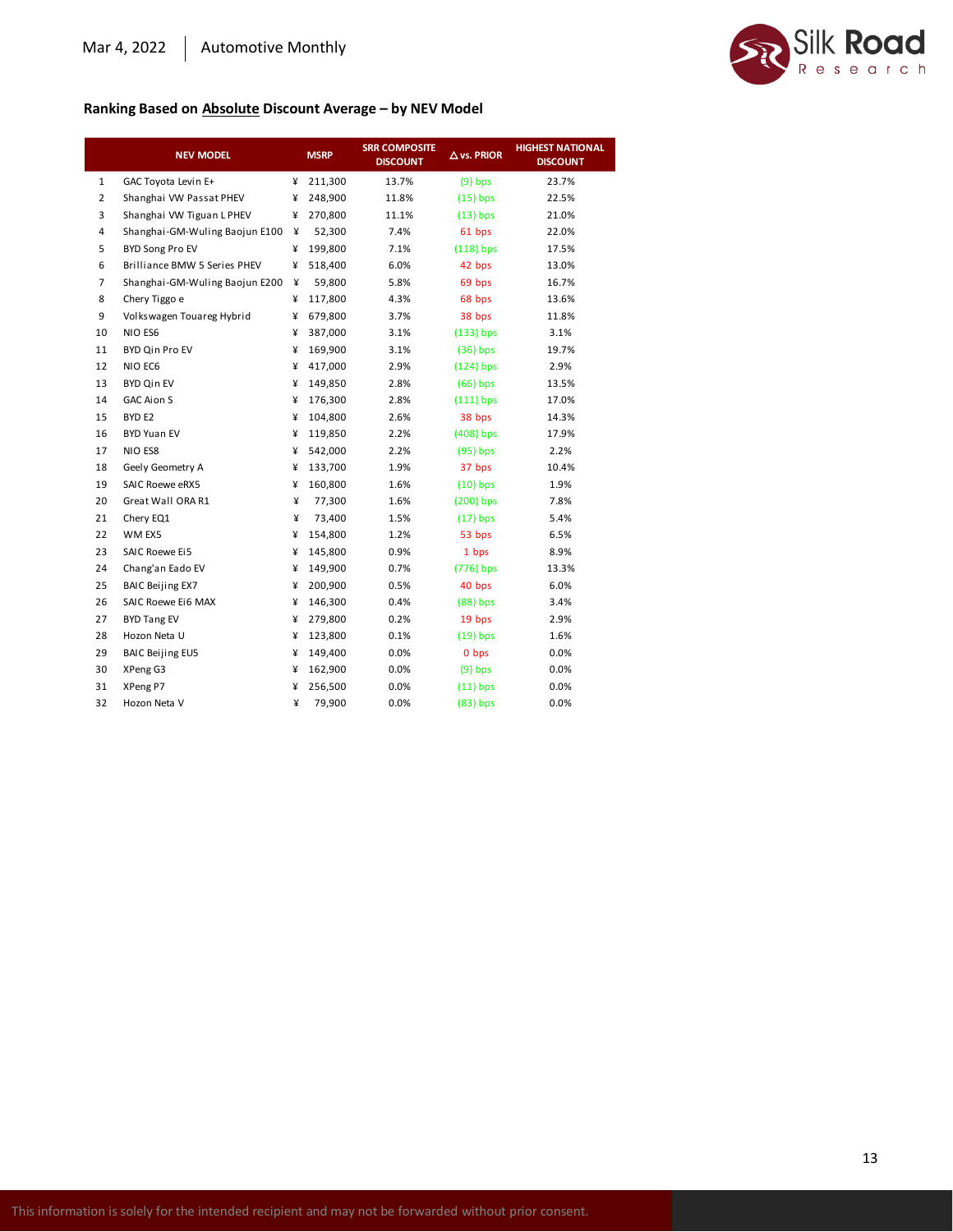

#### **Ranking Based on Change in Discount Average – by NEV Model**

|                | <b>NEV MODEL</b>                    |   | <b>MSRP</b> | <b>SRR COMPOSITE</b><br><b>DISCOUNT</b> | $\Delta$ vs. PRIOR | <b>HIGHEST NATIONAL</b><br><b>DISCOUNT</b> |
|----------------|-------------------------------------|---|-------------|-----------------------------------------|--------------------|--------------------------------------------|
| 1              | Shanghai-GM-Wuling Baojun E200      | ¥ | 59,800      | 5.8%                                    | 69 bps             | 16.7%                                      |
| $\overline{2}$ | Chery Tiggo e                       | ¥ | 117,800     | 4.3%                                    | 68 bps             | 13.6%                                      |
| 3              | Shanghai-GM-Wuling Baojun E100      | ¥ | 52,300      | 7.4%                                    | 61 bps             | 22.0%                                      |
| 4              | WM EX5                              | ¥ | 154,800     | 1.2%                                    | 53 bps             | 6.5%                                       |
| 5              | <b>Brilliance BMW 5 Series PHEV</b> | ¥ | 518,400     | 6.0%                                    | 42 bps             | 13.0%                                      |
| 6              | <b>BAIC Beijing EX7</b>             | ¥ | 200,900     | 0.5%                                    | 40 bps             | 6.0%                                       |
| $\overline{7}$ | BYD <sub>E2</sub>                   | ¥ | 104,800     | 2.6%                                    | 38 bps             | 14.3%                                      |
| 8              | Volkswagen Touareg Hybrid           | ¥ | 679,800     | 3.7%                                    | 38 bps             | 11.8%                                      |
| 9              | Geely Geometry A                    | ¥ | 133,700     | 1.9%                                    | 37 bps             | 10.4%                                      |
| 10             | <b>BYD Tang EV</b>                  | ¥ | 279,800     | 0.2%                                    | 19 bps             | 2.9%                                       |
| 11             | <b>SAIC Roewe Ei5</b>               | ¥ | 145,800     | 0.9%                                    | 1 bps              | 8.9%                                       |
| 12             | <b>BAIC Beijing EU5</b>             | ¥ | 149,400     | 0.0%                                    | 0 bps              | 0.0%                                       |
| 13             | GAC Toyota Levin E+                 | ¥ | 211,300     | 13.7%                                   | $(9)$ bps          | 23.7%                                      |
| 14             | XPeng G3                            | ¥ | 162,900     | 0.0%                                    | $(9)$ bps          | 0.0%                                       |
| 15             | SAIC Roewe eRX5                     | ¥ | 160,800     | 1.6%                                    | $(10)$ bps         | 1.9%                                       |
| 16             | XPeng P7                            | ¥ | 256,500     | 0.0%                                    | $(11)$ bps         | 0.0%                                       |
| 17             | Shanghai VW Tiguan L PHEV           | ¥ | 270,800     | 11.1%                                   | $(13)$ bps         | 21.0%                                      |
| 18             | Shanghai VW Passat PHEV             | ¥ | 248,900     | 11.8%                                   | $(15)$ bps         | 22.5%                                      |
| 19             | Chery EQ1                           | ¥ | 73,400      | 1.5%                                    | $(17)$ bps         | 5.4%                                       |
| 20             | Hozon Neta U                        | ¥ | 123,800     | 0.1%                                    | $(19)$ bps         | 1.6%                                       |
| 21             | BYD Qin Pro EV                      | ¥ | 169,900     | 3.1%                                    | $(36)$ bps         | 19.7%                                      |
| 22             | <b>BYD Qin EV</b>                   | ¥ | 149,850     | 2.8%                                    | $(66)$ bps         | 13.5%                                      |
| 23             | Hozon Neta V                        | ¥ | 79,900      | 0.0%                                    | $(83)$ bps         | 0.0%                                       |
| 24             | SAIC Roewe Ei6 MAX                  | ¥ | 146,300     | 0.4%                                    | $(88)$ bps         | 3.4%                                       |
| 25             | NIO ES8                             | ¥ | 542,000     | 2.2%                                    | $(95)$ bps         | 2.2%                                       |
| 26             | GAC Aion S                          | ¥ | 176,300     | 2.8%                                    | $(111)$ bps        | 17.0%                                      |
| 27             | <b>BYD Song Pro EV</b>              | ¥ | 199,800     | 7.1%                                    | $(118)$ bps        | 17.5%                                      |
| 28             | NIO EC6                             | ¥ | 417,000     | 2.9%                                    | $(124)$ bps        | 2.9%                                       |
| 29             | NIO ES6                             | ¥ | 387,000     | 3.1%                                    | $(133)$ bps        | 3.1%                                       |
| 30             | Great Wall ORA R1                   | ¥ | 77,300      | 1.6%                                    | $(200)$ bps        | 7.8%                                       |
| 31             | <b>BYD Yuan EV</b>                  | ¥ | 119,850     | 2.2%                                    | $(408)$ bps        | 17.9%                                      |
| 32             | Chang'an Eado EV                    | ¥ | 149,900     | 0.7%                                    | (776) bps          | 13.3%                                      |